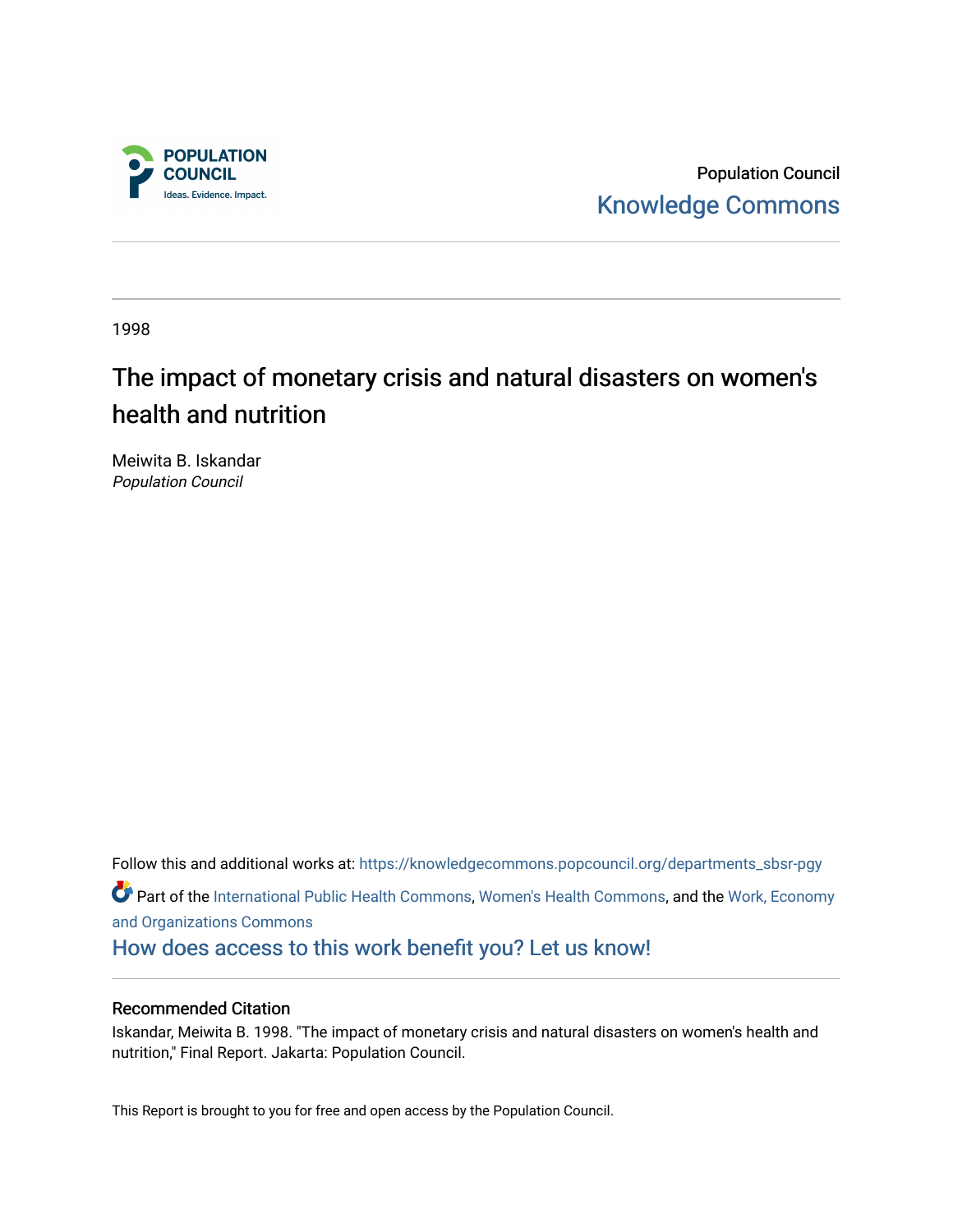# **THE IMPACT OF MONETARY CRISIS AND NATURAL DISASTERS ON WOMEN'S HEALTH AND NUTRITION**

**Technical Assistance to increase awareness and acceptance of ICPD Principles to Center for Population and Manpower Studies, Indonesian Institute of Sciences (LIPI)** 

**Jakarta, February 1998** 

**PC In-house Project # 0210.03839** 

**The Population Council Asia & Near East Operations Research and Technical Assistance Project funded by the United States Agency for International Development under Contract No. DPE-C-00-90-0002-10**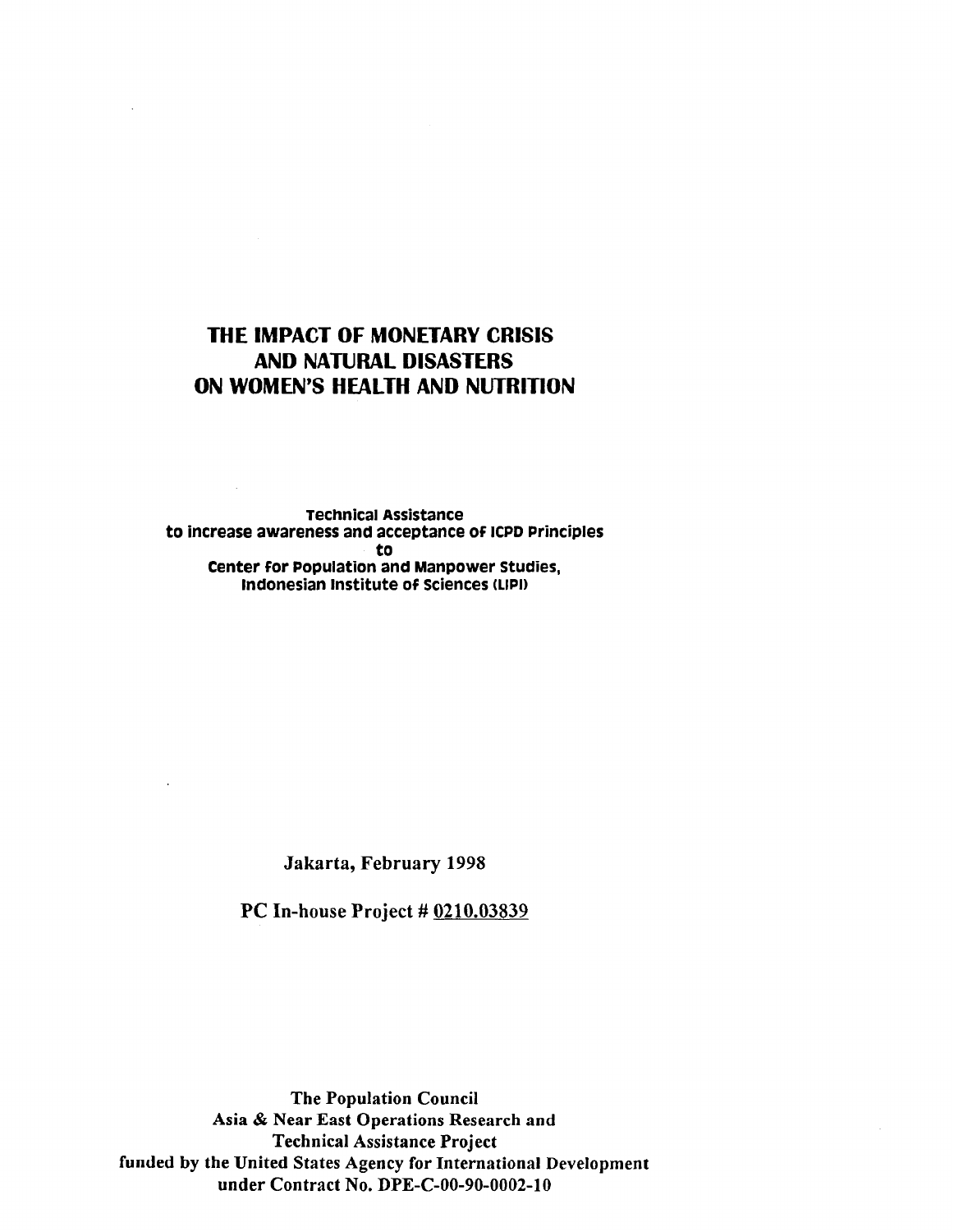# **Executive Summary: THE IMPACT OF MONETARY CRISIS AND NATURAL DISASTERS ON WOMEN'S HEALTH AND NUTRITION**<sup>1</sup>

## **Meiwita B. Iskandar**<sup>2</sup>

#### **Introduction**

This paper is an analysis of the short term effects of the monetary crisis and natural disasters in Indonesia on women's health and nutritional status, and activities to monitor and address these problems. The monetary crisis which was officially announced in January, 1998, hit the highest monthly inflation rate of 12.76% in February. The 1997/98 fiscal year ended with an annual inflation rate of 34.2% by 31 March 1998, the highest during the New Order administration. The inflation for the current fiscal year (1998/99) was projected to be even higher, at 47% (Jakarta Post, April 3, 1998). Natural disasters which have relentlessly plagued Indonesia since early 1997, including various long droughts and forest fires, have been projected by the United Nations Economic and Social Commissioner for Asia and the Pacific (ESCAP) to cause famines, beginning in March 1998, and an increased likelihood of infant and adult mortality in various areas (Pilar, Nov. 1997 edition).

The economic crisis situation also directly impacts millions of workforce members threatened by the down-sizing of thousands of businesses and factories, in the form of job termination. About 38% of the workforce are women (Kompas, 7 February, 1998). The level of complete unemployment which ranged between 11.1% in urban areas and 5.3% in rural areas in 1995 (BPS, 1997a:20), will rapidly change to three times the level or more in 1998/99. In general, it can be predicted that the high rate of unemployment means a return to poverty, the emergence of pockets of slum settlements in cities, an increase in the crime rate (including rape), less affordable food in urban areas, famine and scarcity in rural areas, worsening environmental health, epidemics of infectious and non-infectious diseases, cutbacks in public health care budget and facilities, more school drop-outs, teen-agers enter prostitution, domestic violence, drug abuses, mental illnesses, and suicide attempts.

#### **Effects on Individual Women**

The monetary crisis will have negative effects on women's nutritional and health status. The consumption of protein will be reduced greatly. The price of eggs, the protein food most frequently consumed, has risen over 50% (Suara Pembaruan, 9 December, 1997; and 28 January, 1998). A family with two children whom normally consumes 4 eggs per week, will be more likely to fall to only 4 eggs per month. The likelihood of consuming animal protein such as meat and fish is even smaller as the price is already beyond reach.

Paper presented at Workshop on *Monetary Crisis Impact on Indonesian Society, Family, Women and* <sup>1</sup> *Children*, held by PPT-LIPI and UNICEF, Jakarta, February 21, 1998.

<sup>&</sup>lt;sup>2</sup> Resident Advisor - Population Council Jakarta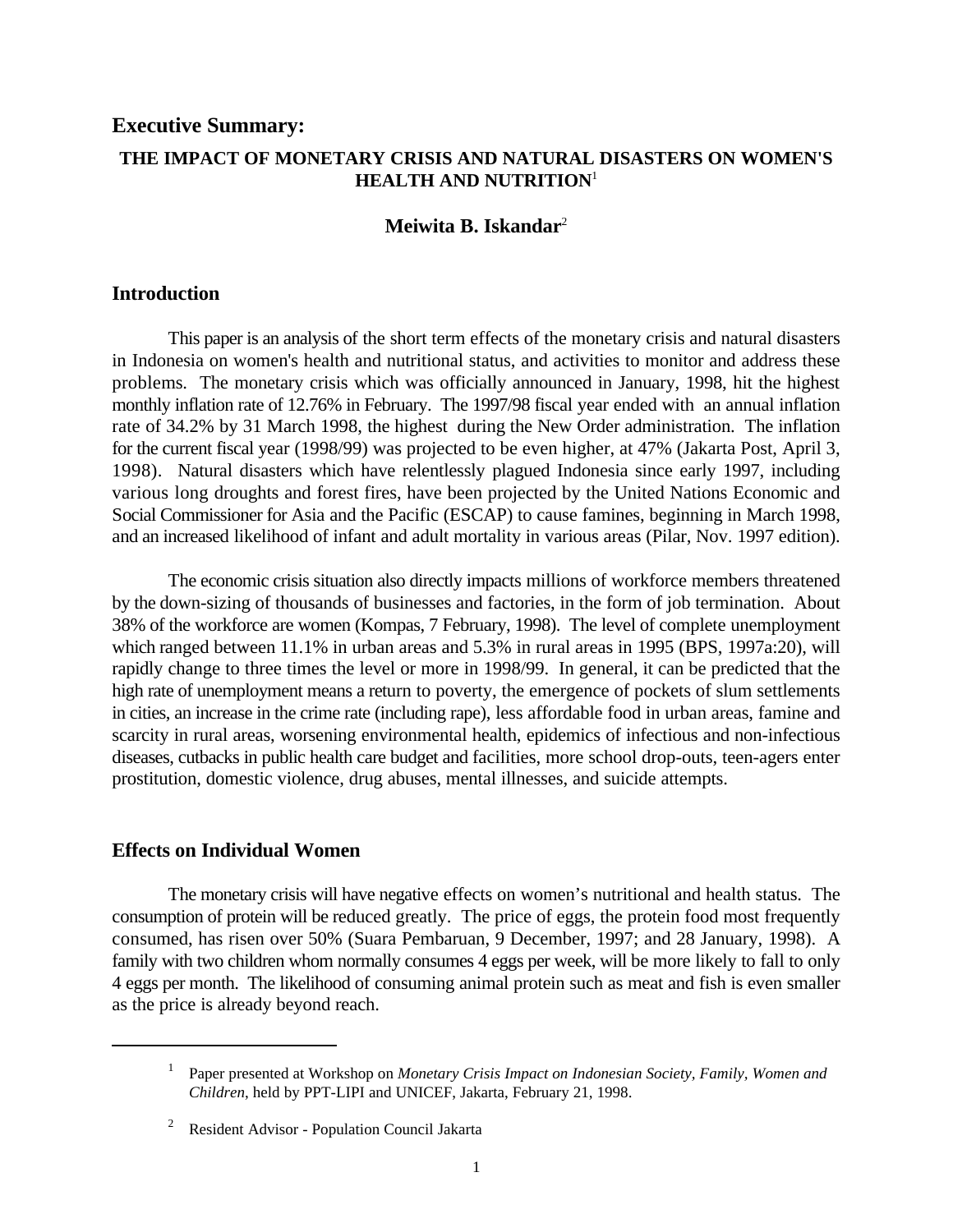Another predicted risks of nutritional and health disorders among women will revolve around five important vitamins and minerals that women need. They are: iron, folic acid, calcium, iodine, and vitamin A (Burns, 1997:167). Iron is vital throughout a woman's life span to help prevent anemia, especially during the reproductive years when a women has monthly bleeding and excessively bleed during childbirth. The main sources of iron are meat, eggs, fish and beans/legumes, which also happen to be protein sources. The rise in the price of meat, fish and eggs will cause a decline in consumption of iron too. Anemia among pregnant women is a serious illness which increases the likelihood of bleeding heavily or even die during childbirth.

Another nutrient needed by the body for red blood cell formation is folic acid. Good sources of folic acid are liver, meat, fish, eggs, peas and beans. Again, these foods are also protein sources, and again these are becoming too expensive for those in low-income groups. The lack of ability to pay for protein sources will thus also lead to insufficient consumption of folic acid. Folic acid deficiency increases the risk of anemia in adolescent women and pregnant women, as well as bringing a higher risk of neonatal health problems.

Data for 1990 show that 30% of women workers suffered from anemia, and this condition reduces their productivity by about 20%. The planned target for the end of the Sixth Five Year Development Plan (1999) was for the prevalence of anemia in women workers to be reduced to 20% (DepNaKer, 1997:2-3). However, now it is feared it will actually rise, because of low protein, vitamin and mineral intake, and this will have the effect of further reducing their productivity.

Another mineral especially needed by women is calcium, but the pattern of food consumption in the Indonesian population in general does not routinely include foods that are rich in calcium. The reduction in the consumption of protein food sources also implies a higher risk of calcium deficiency problems. In pregnant women, it can disturb the growth of fetal bones, and also affect the condition of the mother's own teeth and bones. In breast feeding women, there will be a worsening in the quality of breast milk (known as *ASI*) due to reduced calcium content.

In some provinces, there are known to be areas where there is little natural iodine in the soil and water, especially in mountainous regions. Although iodine can be obtained from cabbage and cassava, the main source of iodine is sea food such as shellfish, fresh and dried fish. Sea food is among those foods for which daily consumption has been drastically cut back in the general Indonesian population, because of its high prices. In provinces vulnerable to iodine deficiency, such as Aceh, Jambi, Bali, Nusa Tenggara Barat, Nusa Tenggara Timur, Central Kalimantan, and Maluku, there needs to be special monitoring of the potential increases in Total Goiter Rate and Visible Goiter Rate (DepKes, 1997:84). It is highly probable that the rates of children born with mental slowness due to iodine deficiency in pregnant women will also increase.

The relatively high prices of orange, red and green fruits and vegetables (sources of vitamin A) may cause reduction of foods that are rich in vitamin A. Among women who are not eating well, they will face problems with vitamin A absorption, because absorption of vitamin A also requires the presence of fat as a solvent and for transportation throughout the body. In pregnant women with vitamin A deficiency, the incidence of night blindness will increase, their babies will also face deficiency of vitamin A which is vital for protection from various infectious diseases. The total number of children threatened by blindness (Xeropthalmia) will increase.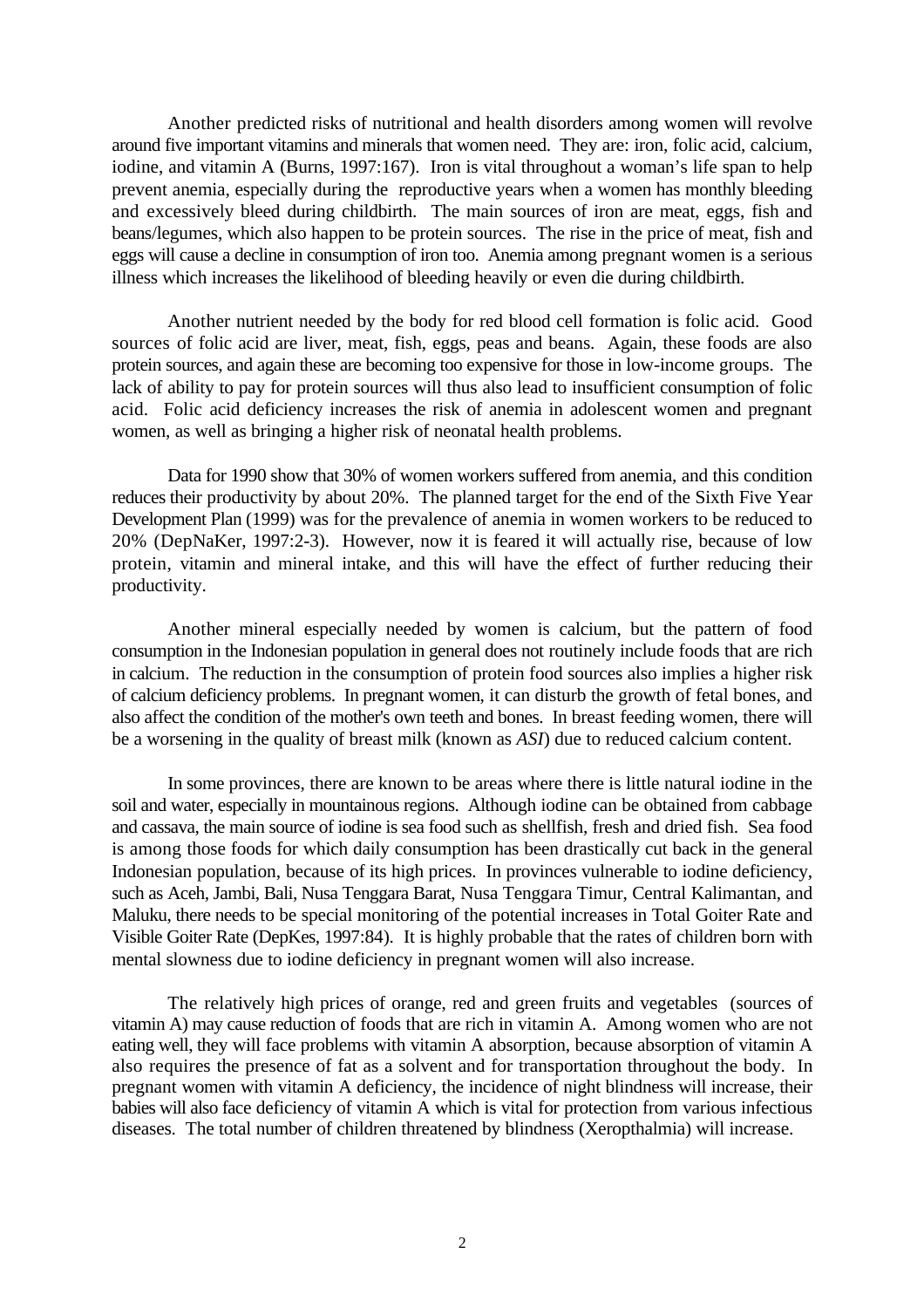The economic difficulties could add to women's reluctance to seek health care. Even if health problems arise, women will wait until the problem is severe before seeking care, at which point it may be difficult for primary health care services to handle. Efforts to self-treat with traditional herbs and concoctions will increase, and more people will return to their faith in traditional healers. There is a probability of a decline in the coverage of immunization programs, ANC, contraception, general health check ups and laboratory testing, with comparison between the periods 1996-1997 and 1998-1999. With the Safe Motherhood Movement (known as *Gerakan Sayang Ibu*) and the placement of 46,590 trained midwives in villages between 1989/90 and 1995/96 (DepKes, 1997:132), it was expected that births aided by trained health workers would rise and births aided by traditional birth attendants (TBA) would decline during the Seventh Five Year Development Plan (Repelita VII). However, the occurrence of the monetary crisis, the high unemployment rate and the food availability problems are expected to slow the expected rate of change.

Safe and clean births by trained health workers will also decline, if women return to seeking the aid of TBAs. The result will be that the case fatalities due to obstructed birth, hemorrhage, infection, eclampsia and shock will rise in 1999-2000. The assistance provided by Cesarean section, which is already low, can decline drastically. In contrast, the number of maternal deaths due to obstructed labour, hemorrhage, infection, eclampsia, or shock (loss of consciousness) will surely rise.

#### **Family, Household and Community**

An extended monetary crisis brings the risk of serious negative impacts on family food consumption patterns, especially those families which have absolutely no food stock or food security. The effects of the sharp rise in prices of staple foods are exacerbated by the fact that the variety of foods available in the market is more and more limited. Families' lack of buying power will be likely be accompanied by the emergence of myths and taboos relating to protein food sources, or the notion that girl children do not need to eat as much as boys.

Among families who are already poor, the economic crisis will increase the risk that young girls will be taken out of school and perhaps forced to work to help relieve their parents' burden and to support themselves. Older girl children will be obliged to sacrifice their schooling opportunities for the upkeep of smaller siblings. It is also expected that poverty forces parents to sell young girls who eventually fall into early-age prostitution, including the underground networks. Poor nutrition, exhaustion, and lack of rest place women and their children at risk of poor health. Poor women often cannot use medical care, even if it is free, because they cannot afford time away from their families. Extended economic difficulties will also increase the rate of divorce, and the total households headed by women will increase.

The on-going monetary crisis brings direct and dramatic effects in terms of increased prices of medicines and supplies, including contraceptives, since a majority of these materials still have to be imported at dollar equivalent prices (Republika, 11 February, 1998). Community health centers and hospitals are not capable of providing sufficient supplies and logistical support, especially those less capable of quality services, which put priority on raising the fees so that they can stay financially afloat. Some hospitals say clients must wait 1-2 weeks to get the medicine they need, even those who order and pay cash in advance (Suara Pembaruan, 5 February, 1998). If medicines and supplies keep rising in price and become harder to obtain, the capacity for surgery at general hospitals will decline.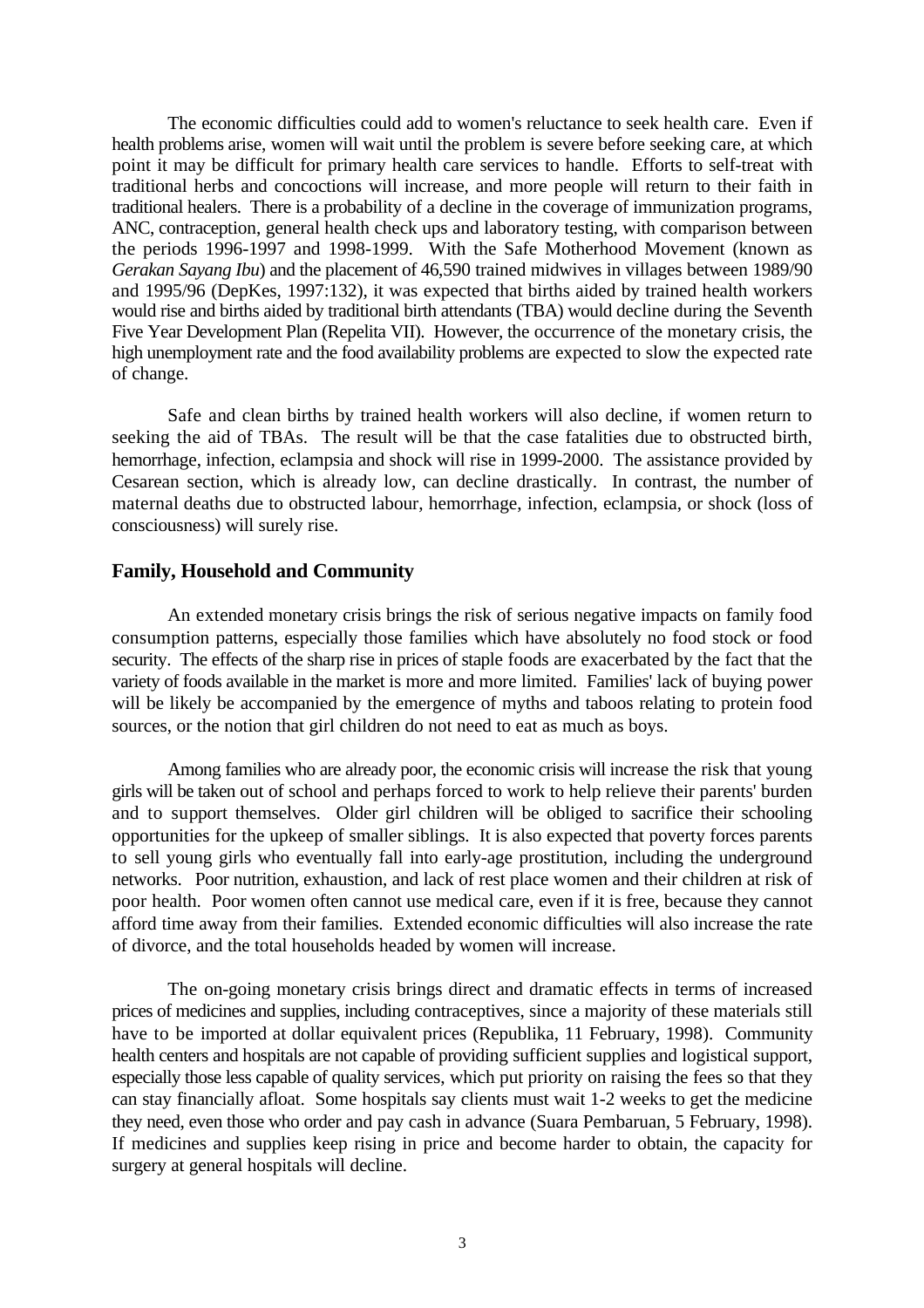This situation, added to poor family finances, will cause husbands to be more reluctant to bring their wives with pregnancy complications to the doctor, health center or hospital. The risk of maternal death from untreated complications will rise, because of late referral of cases to comprehensive emergency obstetric care facilities (such as for Cesarean section operations). Another effect of delayed access to medical services may also be difficulties in obtaining blood transfusions (due to inadequate blood bank supply). Before the event of the economic crisis, the availability of blood was already a problem. Now, it will be even more difficult for families of women with complicated pregnancies/births to get a safe and prompt transfusion, especially if tests for syphilis, hepatitis and HIV/AIDS are at high-costs.

The prevalence of various chronic illnesses such as tuberculosis and other infections may rise unnoticed if there is no screening at the primary care level (such as sputum testing, syphilis screening among pregnant women, and blood testing for malaria). The quality of primary care services (community health centers, sub-centers, and childbirth posts) will also worsen if health workers try to economize by re-using disposable needles and syringes which should only be used once, and by disregarding other standard infection control procedures. There is a great possibility that the spread of fatal viral diseases such as hepatitis and HIV/AIDS will increase.

Women's health also includes mental health, which is influenced by physical and social resilience of families. Any rise in the number of mental patients should be monitored, not only among male heads of families who have been terminated from work, or business-men who are strangled by loans, or professionals whose clientele has seriously dropped off, but also pregnant women who tend to be highly susceptible to mental instability. A report from Jakarta said that since August, 1997, there has been a trend towards an increasing number of new patients at the psychiatric and neurological units of private hospitals (Kompas, 7 February, 1998).

#### **Communities and the Government**

Planning for interventions for all of the health impacts mentioned above is the responsibility of the government, not only the Ministry of Health (MOH), but should be through a systematic effort at inter-sectoral cooperation among many departments. Thoroughness in the gathering, processing and presentation of data requires skills which are not yet generally available in most provinces. Nevertheless, at the end of the fiscal year 1998 (April 1999) and the end of the fiscal year 1999 (April 2000) there must be an analysis of the trends in rates of morbidity and mortality in women, as well as the results of any interventions that were applied. Recorded case fatality rates from hemorrhage, sepsis, and eclampsia (the three classic causes of maternal death) may reflect the quality of basic and comprehensive emergency obstetric services available as well as the usage of the referral mechanism. The neonatal mortality rate (infant deaths within 28 days after birth) usually also rises along with the increasing risk of maternal mortality. At the district and sub-district levels, the risk of maternal mortality from maternal causes can be estimated by use of a simple "multiple probability" model which looks at the usage rates of ANC services, first visit (K1) and fourth visit (K4), birth assistance by a trained health personnel, and the case fatality rates from hemorrhage, eclampsia, sepsis and obstructed labour. Based on these results, the weakest area will be apparent, ie. which programs need additional specific interventions or subsidies of basic services, or referral assistance.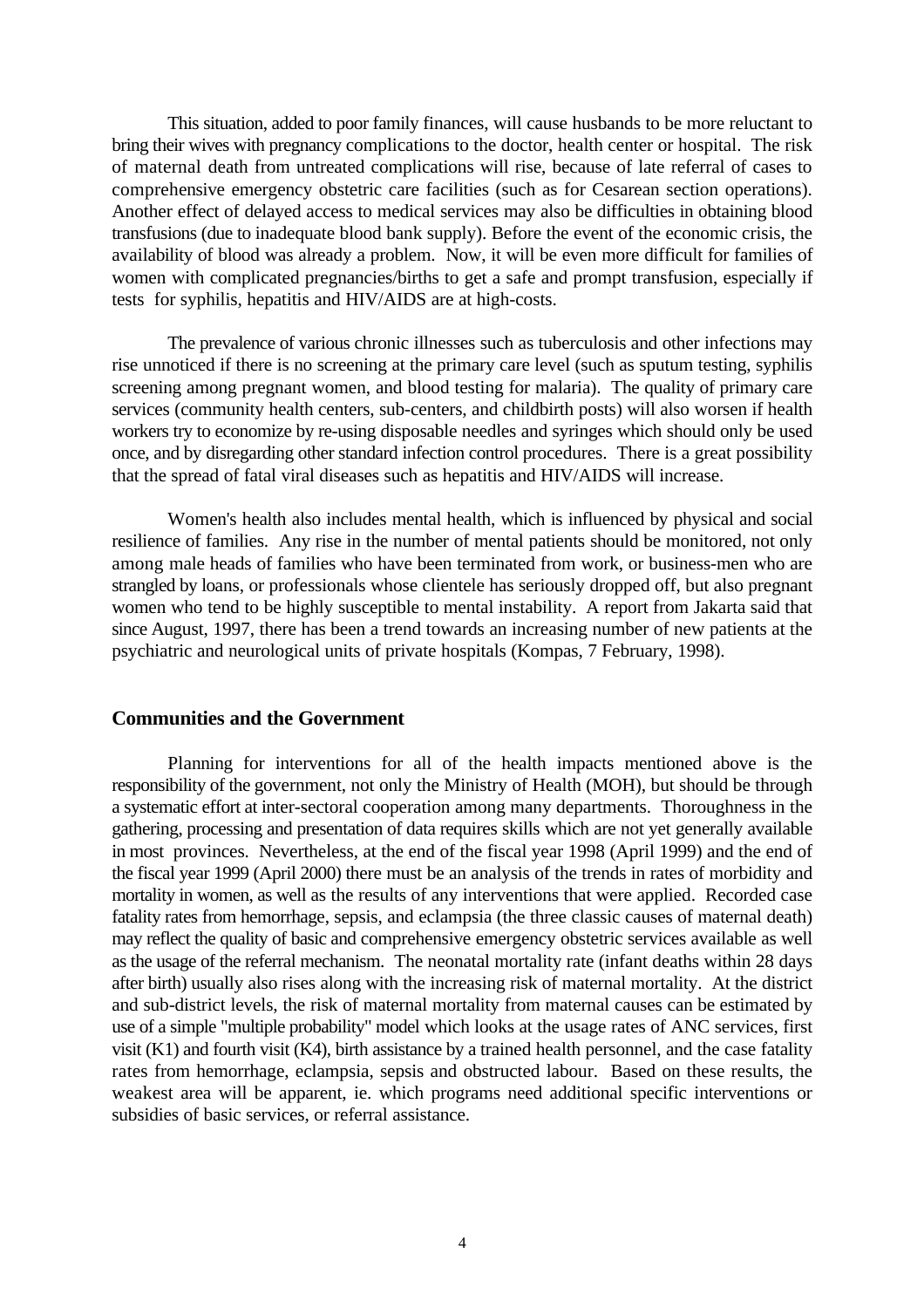#### **Conclusions and Recommendations**

The problems of women's health and nutrition are closely related to the results of the handling of the monetary crisis and natural disasters by the government. Meanwhile, the government budget is already at an enormous deficit, because even if the Rupiah regained strength and the dollar fell to about Rp6,000, the budget would still have to be 100% more than the value in April, 1997. The government must create a form of social safety net for the poor, which includes public health programs. There will be more businesses down-sizing, millions of workers threatened with unemployment and, along with their families, falling below the poverty line. The buying power in the community will fall drastically and consumption of 2100 calories per capita per day cannot be guaranteed. Housing will be a problem, and public transportation costs will also rise eventually (as recommended by the International Monetary Funds). The majority of the community will face the threat of malnutrition, homelessness and lack of health care, which are the basic human needs.

Economic recovery cannot not be formulated only on paper but must involve the participation and support of the community. Efforts must be directed at subsidies to increase the availability of food, to bring medicines into an affordable price range, to create jobs for the unemployed, to protect the environment and provide care for the elderly. This requires innovative and creative planning of interventions, keeping in mind that the Government National Expenditure Budget (APBN) and the Regional Expenditure Budget (APBD) are much tighter for the coming Seventh Five Year Development Plan. Enforcement of legal protection for women workers needs to be increased so that women workers are viewed as potential contributors in development. Active participation from the private sector must be encouraged or mandated, including provision of food and basic health services.

Also there should be awareness-raising among families about starting to save up money from the first month of pregnancy, or activating a Community Health Managed Care (*Jaringan Pelayanan Kesehatan Masyarakat or JPKM*) system for assuring the provision of supplies, equipment and medications, including a solution to the difficulties of paying for health services and hospitals. The provincial government should provide subsidies to the district public hospital (emergency and obstetric wards) and set up a mechanism to facilitate pregnant women who lack the resources to pay for health care with "a letter of incapable to pay" so that they are granted free services at the hospital in the event that they should need emergency care or surgery. If these measures are not put into action, the acceleration of maternal mortality reduction will be severely challenged.

Information and education needs to be aimed at inexpensive but effective interventions. Government policy for improving the health status of women workers and the equality of the female workforce should be considered. In terms of drug provision, the local/provincial government needs to apply maximum retail prices to a variety of medications and disseminate this information to the community by publication of a book on Drug Price Information. The industrial pharmaceutical sector must list the drug prices in the publications like "Specialty Drug Information Indonesia" (known as ISO) and the "Indonesia Index Medical Specialty" (IIMS), and these must be kept up to date.

In closing, the above rapid evaluation of the effects of the monetary crisis and natural disasters on women's health and nutrition above have been made for the short-term, keeping in mind that there is not yet enough data to compile long-term estimates. Certainly, this assessment will need to be repeated in the near future.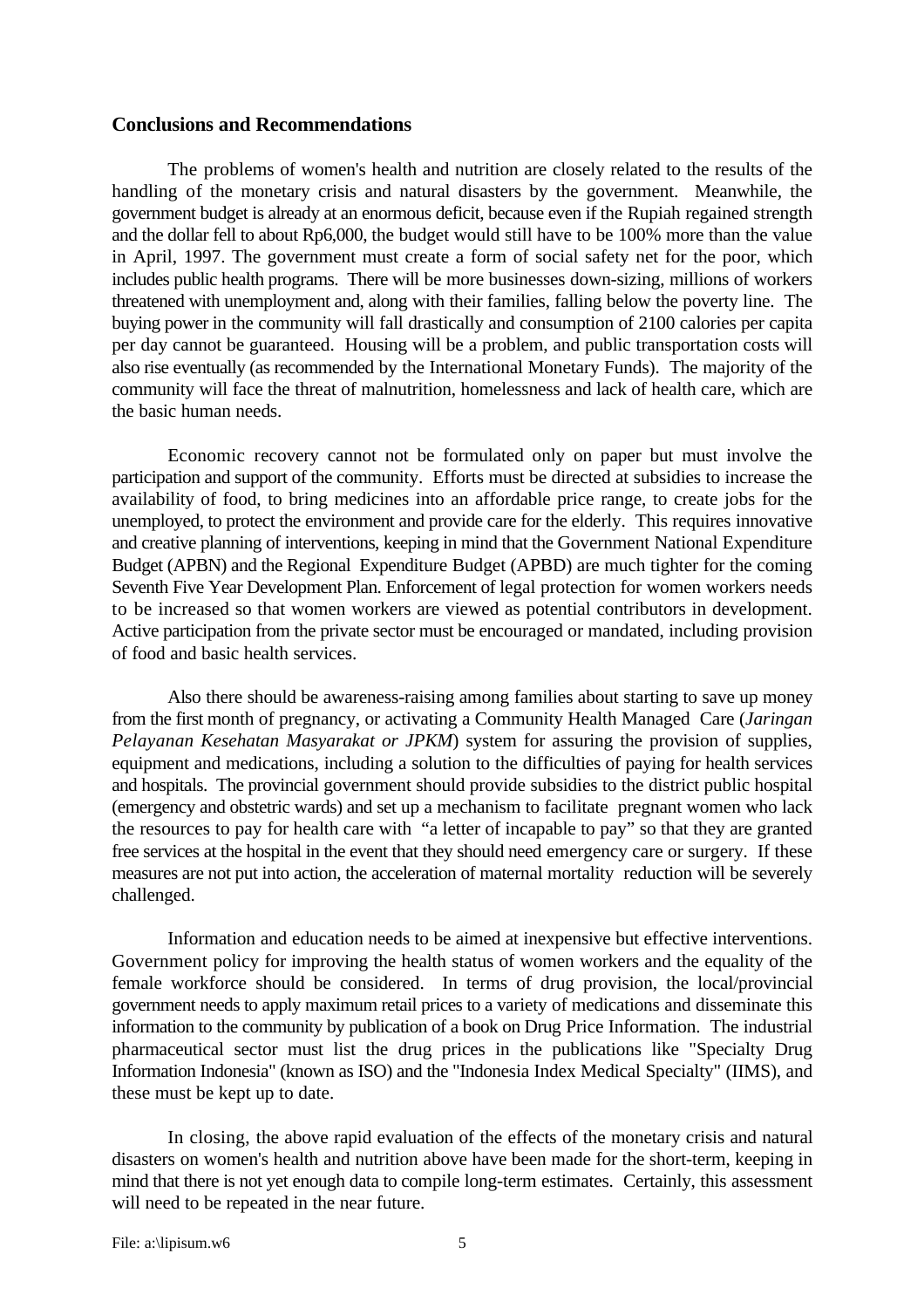## **THE IMPACT OF MONETARY CRISIS AND NATURAL DISASTERS ON WOMEN'S HEALTH AND NUTRITION**<sup>1</sup>

## **Meiwita B. Iskandar**<sup>2</sup>

#### **Introduction**

This paper is an analysis of the short term effects of the monetary crisis and natural disasters in Indonesia on women's health and nutritional status. It also presents recommendations for intervention activities, specifically for monitoring and addressing these problems. The monetary crisis was officially reported in January, 1998, with 6.88% monthly inflation rate as an "extremely high" figure compared to an average of below 1% per month in the previous years. From 1994 to 1996, the recorded level of inflation was 0.41% up to 0.79% per month, or ranging between 4.94% and 9.5% per year (Jakarta Post, February 5, 1998). The crisis even hit harder in February 1998, jumped almost double, resulting in 12.76% monthly inflation rate. By 31 March 1998, the end of 1997/98 fiscal year, the Central Bureau of Statistics announced an annual inflation rate of 34.2%, the highest during the New Order administration. The worst condition has not come yet because inflation for the current fiscal year (1998/99) was projected to be even higher, at 47% (Jakarta Post, April 3, 1998). In addition to that, natural disasters which have relentlessly plagued Indonesia since early 1997, including various long droughts and forest fires, have been projected by the United Nations Economic and Social Commissioner for Asia and the Pacific (ESCAP) to cause famines, beginning in March 1998, and an increased likelihood of infant and adult mortality in various areas (Pilar, Nov. 1997 edition).

Production of staple foods, such as rice, has decreased due to the drought in rice growing areas, and in most of the major farming regions of Indonesia which do not yet have modern irrigation but are rain dependent (Kompas, 9 February, 1997). Rice is the staple food of most of Indonesia's 202 million population, and their eating patterns generally revolve around only one staple food. Those who live in the islands of Java, Sumatra, Kalimantan and Sulawesi consume rice, while the populations of Maluku, East Timor and Irian Jaya rely on sago, corn and various sweet potato varieties. The more isolated and rural the areas, the more there is a lack of staples and other foods needed by the population, along with a decreasing likelihood that families have sufficient food security. According to a study by the Directorate for Community Nutrition Promotion, Ministry of Health (end of 1995), of the total number of calories per day consumed by individuals, 70% are from rice, 24% from animal foods and fats, 3% from fish, and 3% from fruits and vegetables (Suara Pembaruan, 3 February, 1998). This means that, even before the monetary crisis, energy from daily food consumption was not at recommended proportions, i.e., 60% of calories from carbohydrates, and the remainder from protein and fats (Guthrie and Picciano, 1985).

Paper presented at Workshop on *Monetary Crisis Impact on Indonesian Society, Family, Women* <sup>1</sup> *and Children*, held by PPT-LIPI and UNICEF, Jakarta, February 21, 1998.

<sup>&</sup>lt;sup>2</sup> Resident Advisor - Population Council Jakarta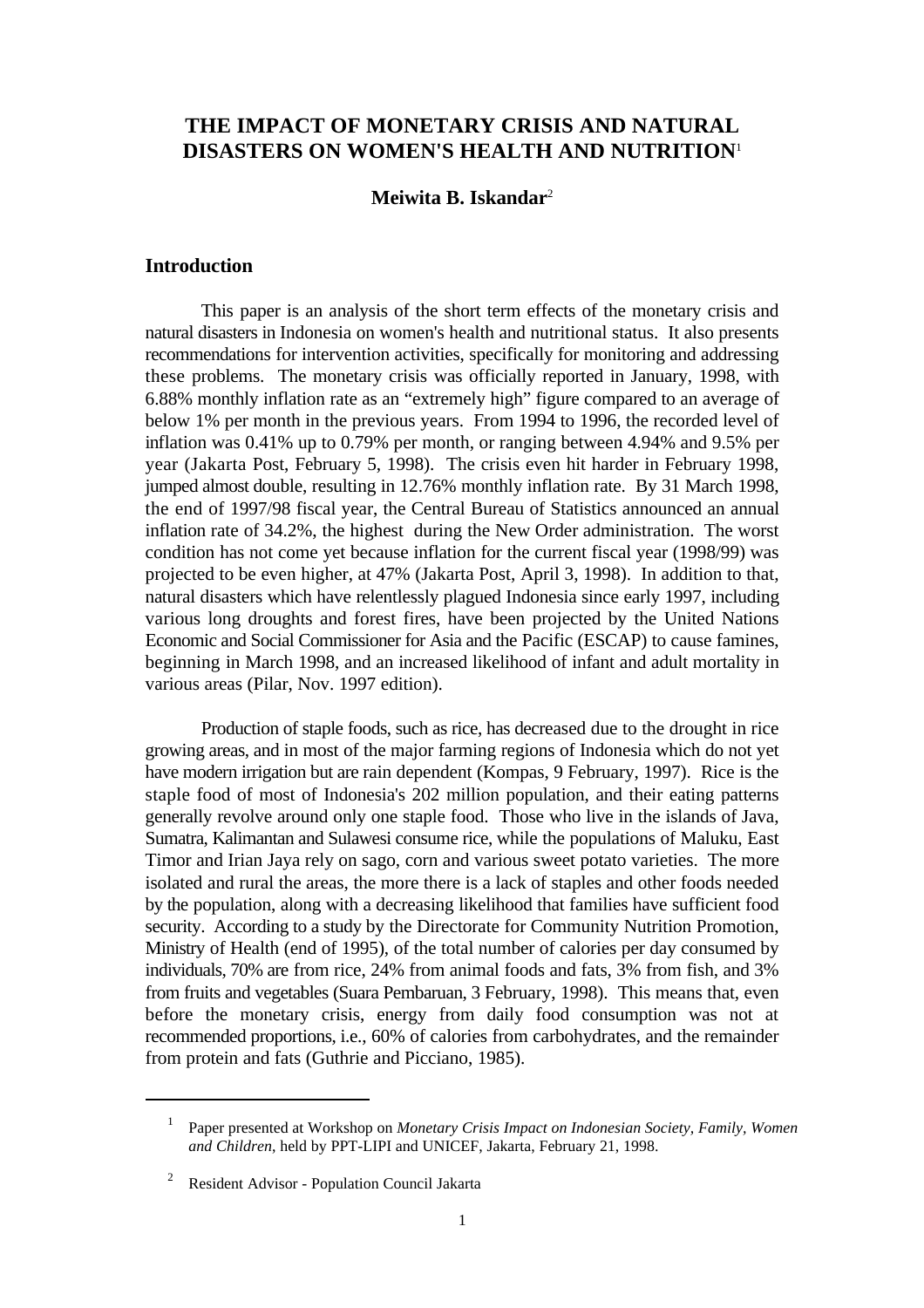The economic crisis situation also directly impacts millions of workforce members threatened by the down-sizing of thousands of businesses and factories, in the form of job termination. About 38% of the workforce are women (Kompas, 7 February, 1998). The level of complete unemployment ranged between 11.1% in urban areas and 5.3% in rural areas in 1995 (BPS, 1997a:20). This rate will rapidly change to three times the level or more in 1998/99. In general, it can be predicted that the high rate of unemployment means a return to poverty, the emergence of pockets of slum settlements in cities, an increase in the crime rate (including rape), less affordable food in urban areas, famine and scarcity in rural areas, worsening environmental health, epidemics of infectious and non-infectious diseases, cutbacks in public health care budget and facilities, more school drop-outs, teenagers enter prostitution, domestic violence, drug abuses, mental illnesses, and suicide attempts.

#### **Effects on Individual Women**

The economic crisis and natural disasters will have effects on both individual and family income. The declining allocation of daily expenditures for food will reduce the total amount and the quality of women's daily food consumption. This can be observed by monitoring the nutritional and health status of rural women, who comprise 65% of all Indonesian women, and most of whom use primary health care services, such as the integrated FP/MCH services posts (*posyandu*) and Community Health Centers (*puskesmas*) (BPS, 1997b:10).

A women needs protein to build the body, vitamins and minerals to protect and repair damaged cells, and fat and sugar to produce energy. Before the monetary crisis, the level of individual protein consumption was approaching the MOH-recommended level, that is about 55g per day, consisting of 9 g protein from fish, 6g protein from animal sources and 40g from plant sources (DepKes, 1996:48; BPS, 1997a:11). The Indonesian people usually refer to milk, meat, eggs and fish as protein sources, because understanding about protein from plant sources such as beans, legumes and nuts is low. The protein food most frequently consumed is eggs since this is the cheapest source of animal protein. However, the monetary crisis has caused the price of eggs to rise, from only about Rp.3,000/kg in December, 1997, to Rp.5,000/kg in January 1998 (Suara Pembaruan, 9 December, 1997; and 28 January, 1998). This means that even the consumption of eggs will become less frequent. For example, one family with two children normally consumes 4 eggs per week, but this is likely to fall to only 4 eggs per month. The likelihood of consuming animal protein such as meat and fish is even smaller as the price is already beyond reach. Before the monetary crisis, on average consumption of fish per person per day was 71g or 70 kcals. Even this, according to the MOH, was still below the recommended daily allowance of energy, which is as high as 5-10% of total energy intake (Suara Pembaruan, 3 February, 1998). After the monetary crisis hit Indonesia, various popular river fish and non-tidal swamp fish have become scarce, such as *blido, sepat, kumpeh, betutu, toman, tebakang gabus* and kettle fish *(lele)*. The long drought caused a sharp drop in fish production and a rise in price, between Rp.500.00-Rp.1,500.00 (Kompas, 5 January, 1998).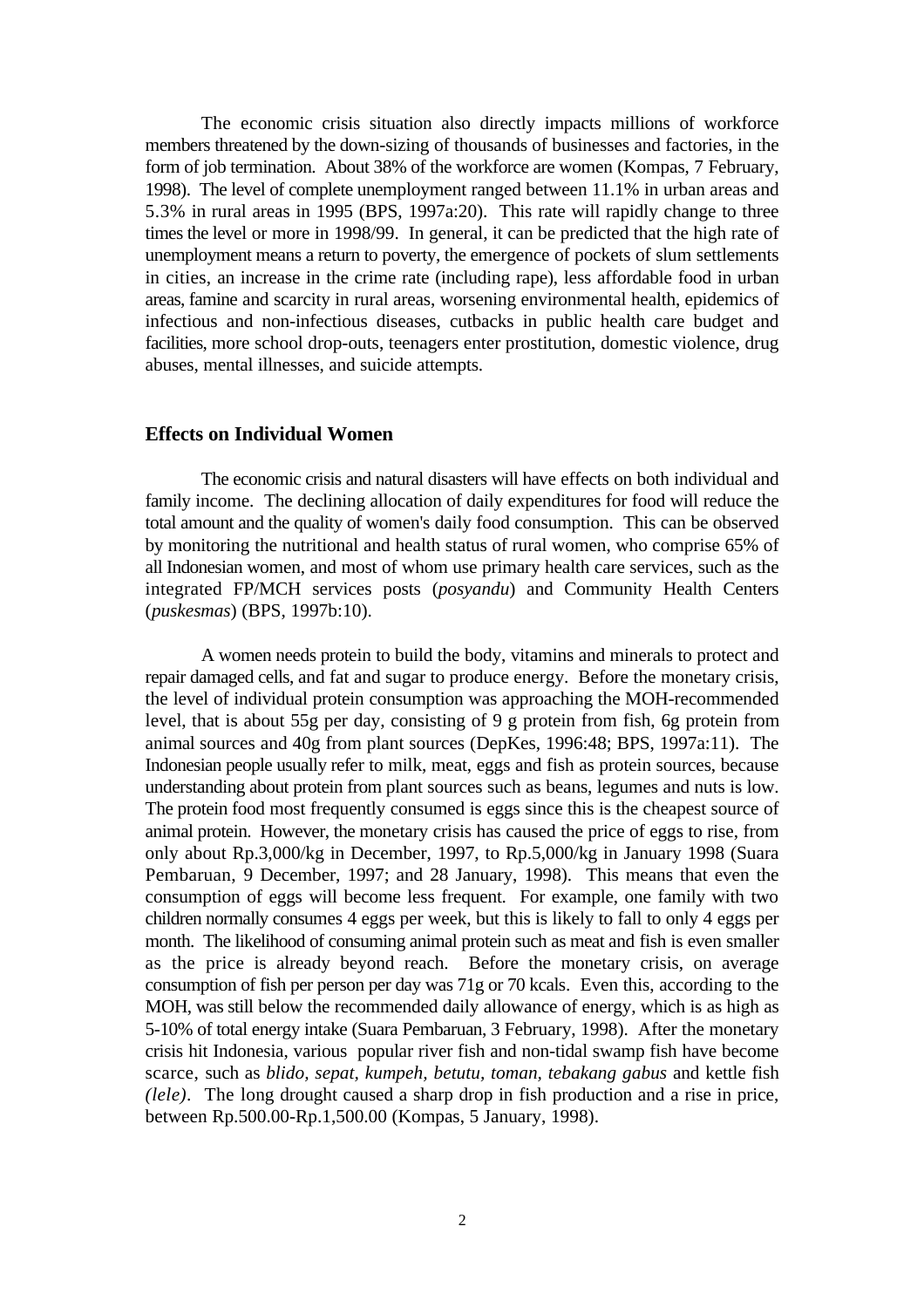What will be the effects on the nutritional and health status of a woman if 70% or more of her total calories per day come from only rice, while her proportionate intake of protein and fat decreases? The following description presents some risks of nutritional and health disorders which focuses on 5 important vitamins and minerals that women need, especially women who are pregnant or breast-feeding. They are: iron, folic acid, calcium, iodine, and vitamin A (Burns, 1997:167).

For women, iron is vital throughout the life span to help prevent anemia, especially during the reproductive years when a women has monthly bleeding and excessively bleed during childbirth. The main sources of iron are meat, eggs, fish and beans/legumes, which also happen to be protein sources. The rise in the price of meat, fish and eggs will cause a decline in consumption of these animal protein sources, meaning a reduction also in daily consumption of iron. Meanwhile, alternative sources of iron such as potatoes, cauliflower, red cabbage, green leafy vegetables, pineapples and yams, are not usually eaten in large enough quantities each day among Indonesian people.

Another nutrient needed by the body for red blood cell formation is folic acid. Good sources of folic acid are liver, meat, fish, eggs, peas and beans. Again, these foods are also protein sources, and again these are becoming too expensive for those in low-income groups. The lack of ability to pay for protein sources will thus also lead to insufficient consumption of folic acid. Folic acid deficiency increases the risk of anemia in adolescent women and pregnant women, as well as bringing a higher risk of neonatal health problems.

If, as according to the results of the Household Health Survey (known as SKRT), there has already been a decline in anemia among pregnant women from 73.7% in 1986 to 51.3% in 1995 (DepKes, 1997:85), then it can be predicted that the level of anemia in pregnant women will rise again in 1999/2000, perhaps even surpassing the high levels in the 1980s. Data for 1990 show that 30% of women workers suffered from anemia, and this condition reduces their productivity by about 20%. The planned target for the end of the Sixth Five Year Development Plan (1999) was for the prevalence of anemia in women workers to be reduced to 20% (DepNaKer, 1997:2-3). However, now it is feared it will actually rise, because of low protein, vitamin and mineral intake, and this will have the effect of further reducing their productivity.

Another mineral especially needed by women is calcium, but the pattern of food consumption in the Indonesian population in general does not routinely include foods that are rich in calcium, such as milk, cheese, bone meal, and shellfish, which are also protein foods. It is fortunate that with the tropical climate in Indonesia, the sunshine can assist with more efficient use of calcium in the body. The reduction in the consumption of protein food sources also implies a higher risk of calcium deficiency problems. A projected picture of possible long-term calcium deficiency effect is malformation of the pelvic bones development in girls children, which can increase the chance of later complications during childbirth. In pregnant women, it can disturb the growth of fetal bones, and also affect the condition of the mother's own teeth and bones. In breast feeding women, there will be a worsening in the quality of breast milk (known as *ASI*) due to reduced calcium content. In women's post reproductive years, lack of calcium will manifest in a higher prevalence of osteoporosis.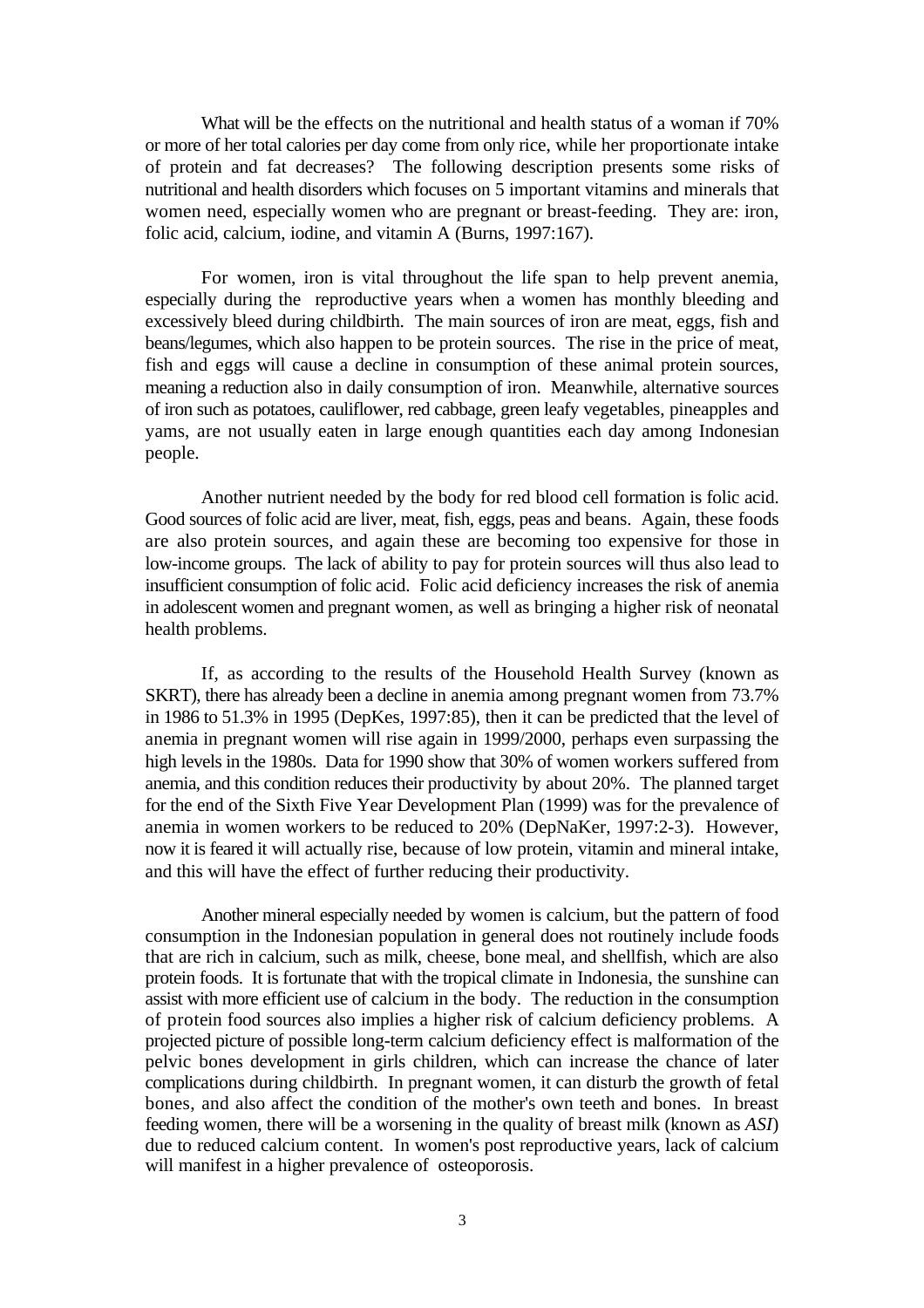Another nutritional disorder which may arise in women is iodine deficiency disorder (known as GAKY). In some provinces, there are known to be areas where there is little natural iodine in the soil and water, especially in mountainous regions. Although iodine can be obtained from cabbage and cassava, the main source of iodine is sea food such as shellfish, fresh and dried fish. The price of seafood in January, 1998, doubled from the price in December, 1997. Prawns in Tegal and Brebes (Central Java) in December cost about Rp.4,000-5,500 per 100g, but now have gone up to Rp.8,000-10,200 per 100g (Kompas, 7 February, 1998). It can be estimated that sea food is among those foods for which daily consumption has been drastically cut back in the general Indonesian population. This will strain the success that has so far been recorded in the battle against Goiter - the Total Goiter Rate (TGR) has been reduced from 37.2% to 27.7%; and the Visible Goiter Rate (VGR) from 9.3% to 6.8% between 1980/82 and 1987/90. In provinces vulnerable to GAKY, such as Aceh, Jambi, Bali, Nusa Tenggara Barat, Nusa Tenggara Timur, Central Kalimantan, and Maluku, there needs to be special monitoring of the potential increases in TGR and VGR (DepKes, 1997:84). It is highly probable that the rates of children born with mental slowness due to iodine deficiency in pregnant women will also increase. If the use of iodized salt is not promoted intensively, this will reduce the general intelligence level of Indonesia's young generation.

The increase in the prevalence of vitamin A deficiency in Indonesian women is also quite worrying. The price of fruits and vegetables, especially orange, red and green varieties (sources of vitamin A) are relatively high. For example, the price of tomatoes is Rp.2,000-4,000/kg, carrots are Rp.3,000-8,000/kg and cabbage or broccoli is Rp.5,000-11,000/kg (Suara Pembaruan, 28 January, 1998). Absorption of vitamin A also requires the presence of fat as a solvent and for transportation throughout the body. Women with lower than recommended body weight (upper arm circumference less than 23.5 cm) will face problems with vitamin A absorption. In pregnant women with vitamin A deficiency, the incidence of night blindness will increase. Their babies will thus also face deficiency of vitamin A (which they must receive from the mother's breast milk), which is vital for protection from various infectious diseases. The total number of children threatened by blindness (Xeropthalmia) will increase. If mothers do not make sure that their children (under fives) get accustomed to eating vitamin A-rich fruits and vegetables, in adulthood they will dislike these foods. These eating habits will be even worse if, due to shortage of funds, parents fail to provide a balanced mix of foods containing enough iron, protein, and other nutrients. One rough set of data which is relatively easy to obtain is upper arm circumference measurement (known as LILA) which should be more than 23.5 cm. According to the 1997 data, this has already reached 75% in 1996, but might decline to lower levels again in 1998/99 (BPS, 1997a:12). The risks are highest in provinces which are less progressive and developed both in terms of education levels and women's welfare.

Ideally, poor nutritional status in pregnant women can be detected at an antenatal care (ANC) visit. Almost all pregnant women in Indonesia (known as *bumil*) say that they have had at least one ANC check up (Fortney and Smith, 1996:21). On average, pregnant women in Indonesia seek ANC 5 times more often than pregnant women in Bangladesh (ibid). It is hoped that this situation will continue despite the monetary crisis. Perhaps this will indeed be the case, if awareness about the need to seek medical care and information has already taken root at the individual level. But if the quality of the interaction between women and health workers or family planning staff is strained,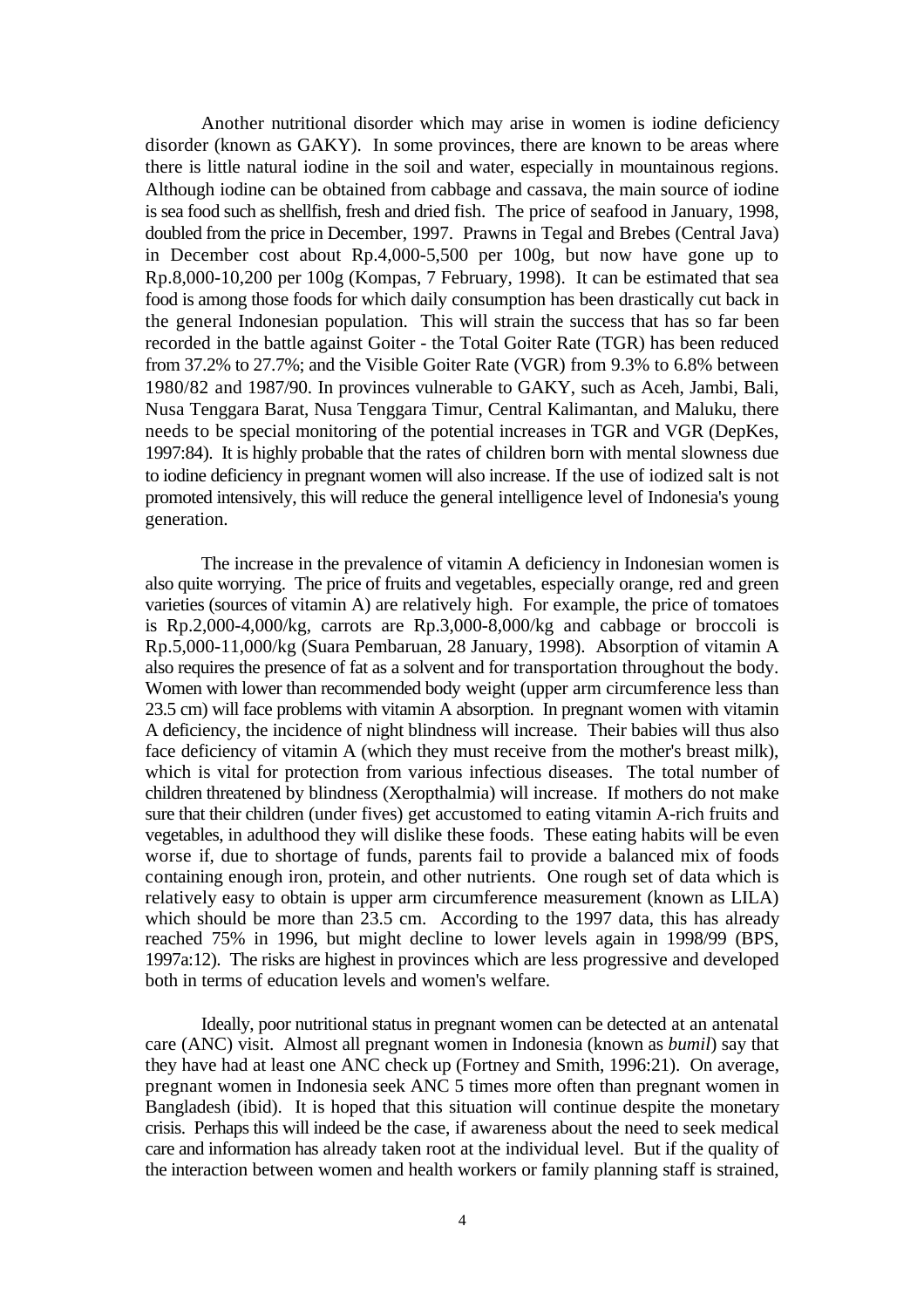the economic difficulties could add to women's reluctance to go to health care facilities. Even if health problems arise, women will wait until the problem is severe before seeking care, at which point it may be difficult for primary health care services to handle. Efforts to self-treat with traditional herbs and concoctions will increase, and more people will return to their faith in traditional healers.

Because of the financial difficulty, there is a probability of a decline in the coverage of immunization programs, ANC, contraception, general health check ups and laboratory testing, with comparison between the periods 1996-1997 and 1998-1999. In Indonesia, although the level of ANC check-ups is relatively high, only 46.6% of births are aided by a trained health worker (DepKes, 1997:92). With the Safe Motherhood Movement (known as GSI), and the placement of 46,590 trained midwives in villages between 1989/90 and 1995/96 (DepKes, 1997:132), it was expected that births aided by trained health workers would rise and births aided by traditional birth attendants (TBA) would decline during the Seventh Five Year Development Plan (Repelita VII). However, the occurrence of the monetary crisis, the high unemployment rate and the food availability problems are expected to slow the expected rate of change. Occurrence of the "three delays" which can cause maternal death (delay in decision-making at home to seek care, delay in finding transport, and delay in receiving appropriate care at health facilities) might rise again, despite the fact that these problems were showing signs of subsiding due to the efforts of the Safe Motherhood Movement (*Gerakan Sayang Ibu*).

Pregnant women in Indonesia frequently ignore or do not take seriously warning signs or symptoms of pregnancy complications, such as edema (hands/face), severe vomiting, convulsions and excessive bleeding (Fortney and Smith, 1996:23-24). This tendency may increase as a result of the current economic crisis. In 1999 it is likely that the rate of referrals to the hospital for emergency obstetric cases which require surgery will decline below the levels reached in 1997. This, despite the knowledge that, according to Fortney and Smith (1996:29), Indonesian women have a 4 times greater risk compared to Indian women for facing obstructed birth for 18 hours or more. Safe and clean births by trained health workers will also decline, if women return to seeking the aid of TBAs. The result will be that the case fatalities due to obstructed birth, hemorrhage, infection, eclampsia or other complications of shock will rise in 1999-2000. The assistance provided by Cesarean section, according to Fortney and Smith has only reached 0.7% in Indonesia, which is low compared to 4.2% in Egypt and 5,5% in India (ibid). Given that the risk of unexpected complications is 15-17% of pregnancies/births in Indonesia, the expected rate of Cesarean section would be about 2%. If the availability of comprehensive emergency obstetric care at the district level is minimal, or the usage declines drastically, then the number of maternal deaths due to obstructed labour, hemorrhage, infection, eclampsia, or shock (loss of consciousness) will surely rise.

Estimated rate of maternal mortality (MMR) due to maternal causes according to the 1994 Indonesia Demographic and Health Survey (IDHS) is 390 per 100,000 live births (DepKes, 1997:50). Trend estimates from modeling by use of the SUSENAS data of 1995 predicted a decline in the MMR to 280 for 1996, and further projected a rate of 253 in 1997 and 227 in 1998 (Soemantri, 1997). With the extended economic crisis and the current decline in food production, these prediction become less certain and poverty may quickly erase previous gains.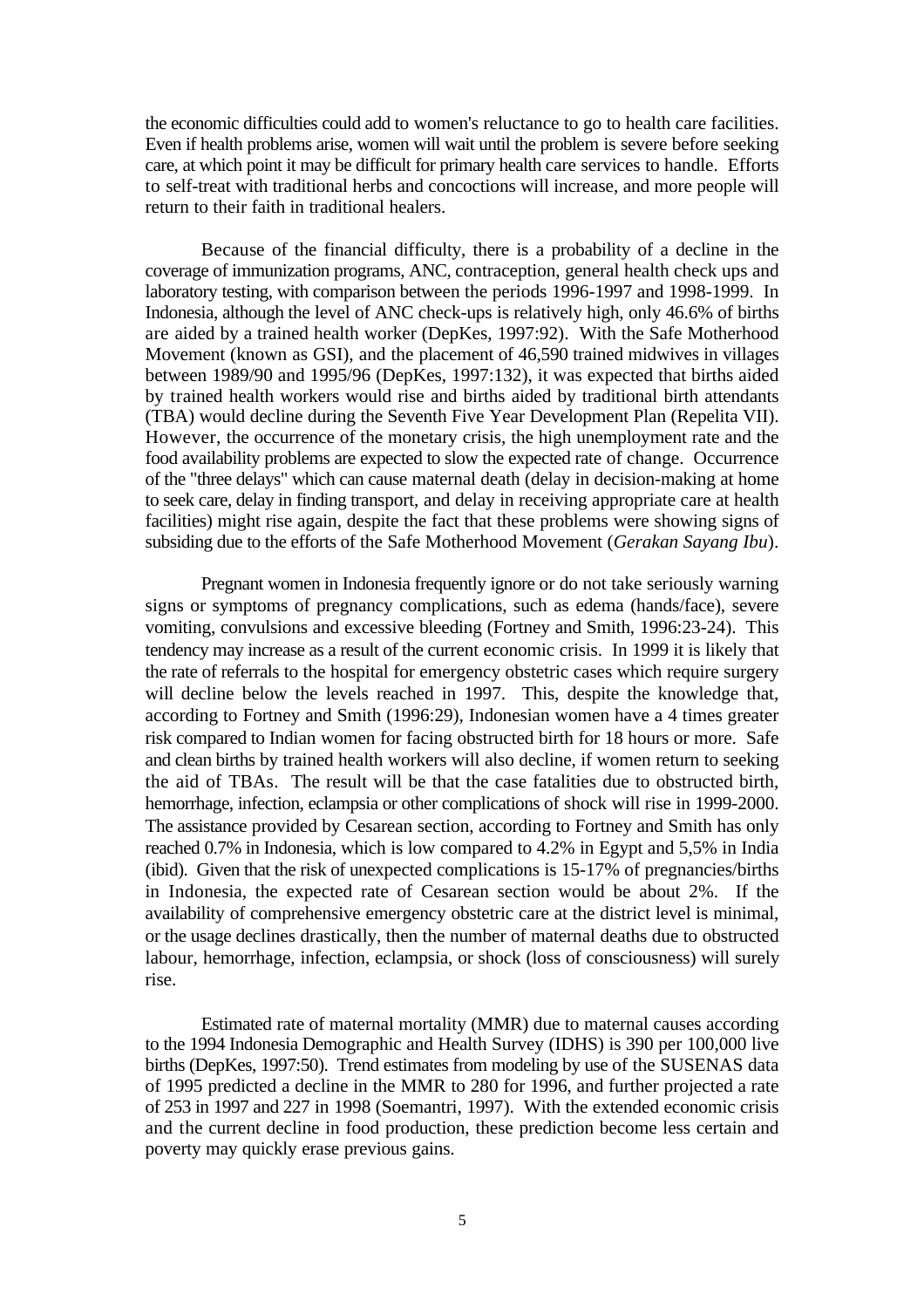#### **Family, Household and Community**

An extended monetary crisis brings the risk of serious negative impacts on family food consumption patterns, especially those families which have absolutely no food stock or food security. The effects of the sharp rise in prices of staple foods are exacerbated by the fact that the variety of foods available in the market is more and more limited. Families' lack of buying power will be likely be accompanied by the emergence of myths and taboos relating to protein food sources. For example, the myth that meat or fish will cause blood and breast milk smell bad (fishy) can cause protein deficiency get worse during pregnancy and breast-feeding. Or the notion that girl children do not need to eat as much as boys. It is also feared that parents may reduce food portions for children due to limited availability of food in the family, or increase their calorie intake from carbohydrates up to more than 90% (for example, eating only rice and salt).

Among families who are already poor, the economic crisis will increase the risk that young girls will be taken out of school and perhaps forced to work to help relieve their parents' burden and to support themselves. It is feared that due to this, girls will only find work in low status and low paying jobs such as domestic servants, market sellers or manual laborers. It is also expected that poverty forces parents to sell young girls who eventually fall into early-age prostitution, including the underground networks.

Adolescent women will likely be more often married early and find themselves pregnant before they are physically fully mature enough for childbirth. The maternal mortality rate will increase because the risk of death to pregnant teenagers aged 15-19 is twice as high as the risk to women 20 and older (PRB, Sept. 1997). Families where the mother has died will face disruptive events, such as the re-marriage of the father to a new wife. This scenario usually brings additional children, even if the existing children are still small and neglected, or else older girl children will be obliged to sacrifice their schooling opportunities for the upkeep of smaller siblings. Extended economic difficulties will also increase the rate of divorce. The total households headed by women will increase. Poor nutrition, exhaustion, and lack of rest place women and their children at risk of poor health. Poor women often cannot use medical care, even if it is free, because they cannot afford time away from their families.

The quality of information and medical services at the four levels of the health care system: (1) health cadres; (2) village health posts; (3) community health centers; and (4) hospitals can be expected to drop. The on-going monetary crisis brings direct and dramatic effects in terms of increased prices of medicines and supplies, including contraceptives. The MOH has stated that 95% of materials for making medicines still have to be imported at dollar equivalent prices (Republika, 11 February, 1998). The result is that even the price of domestic medicine production will rise up to 5 times more than the pre-crisis prices, while generic medicines have already gone up 100% (Suara Pembaruan, 5 February, 1998; Republika, 11 February, 1998). Community Health Centers and Hospitals are not capable of providing sufficient supplies and logistical support, especially those less capable of quality services, which put priority on raising the fees so that they can stay financially afloat. Some hospitals say clients must wait 1-2 weeks to get the medicine they need, even those who order and pay cash in advance (Suara Pembaruan, 5 February, 1998). If medicines and supplies keep rising in price and become harder to obtain, the capacity for surgery at general hospitals will decline. For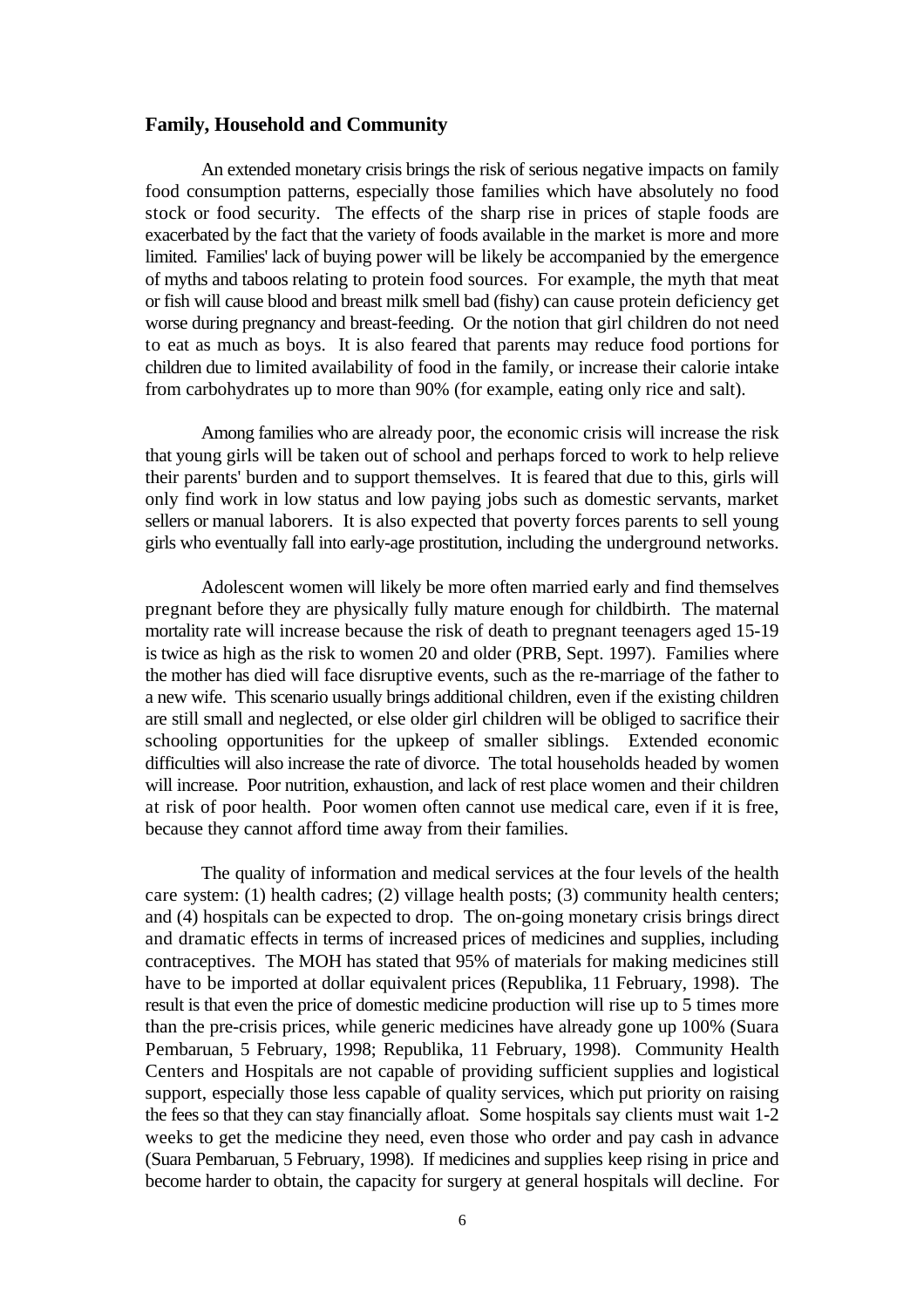example, at Bekasi General Hospital which usually performs 30 surgical procedures per day, after the monetary crisis hit, this rate has been cut in half (Republika, 11 February, 1998). It is likely that district hospitals will only do operations if the condition is a true emergency (ie. lack of immediate surgery would be fatal), while other cases will be referred to the province level referral hospital. In the short term, referral hospitals at the province level will face a deficit in funding and be forced to implement similar policies, refusing operations or forcing the family of the patient to take the risk and responsibility of finding the medicines themselves, even though it is uncertain whether they have the resources to pay for the medicine.

This situation, added to poor family finances, will cause husbands to be more reluctant to bring their wives with pregnancy complications to the doctor, health center or hospital. The risk of maternal death from untreated complications will rise, because of late referral of cases to comprehensive emergency obstetric care facilities (such as for Cesarean section operations). Another effect of delayed access to medical services may also be difficulties in obtaining blood transfusions (due to inadequate blood bank supply). Before the event of the economic crisis, the availability of blood was already a problem. Now, it will be even more difficult for families of women with complicated pregnancies/births to get a safe and prompt transfusion. Families will quickly give up, not making further efforts to obtain blood because of lack of confidence in the availability of services. At the same time, the blood that is available in emergencies may not be safe to use, especially if tests for syphilis, hepatitis and HIV/AIDS are at highcosts.

The prevalence of various chronic illnesses such as tuberculosis and other infections may rise unnoticed if there is no screening at the primary care level (such as sputum testing, syphilis screening among pregnant women, and blood testing for malaria). All sub-district level Community Health Centers in Indonesia have laboratories equipped with microscopes and trained lab technicians who can do simple tests such as sputum tests, malaria blood tests, and wet mounts and Gram stains for detection of RTIs/STDs, but this capacity may be rarely put to use. The quality of primary care services (community health centers, sub-centers, and childbirth posts) will also worsen if health workers try to economize by re-using disposable needles and syringes which should only be used once, and by disregarding other standard infection control procedures. There is a great possibility that the spread of fatal viral diseases such as hepatitis and HIV/AIDS will increase.

Women's health also includes mental health, which is influenced by physical and social resilience of families. Any rise in the number of mental patients should be monitored, not only among male heads of families who have been terminated from work, or business-men who are strangled by loans, or professionals whose clientele has seriously dropped off, but also pregnant women who tend to be highly susceptible to mental instability. Those who are mentally ill for sometimes may need more frequent contact with health workers. While before they may have needed visits only once every six months, now they may need this on a monthly basis. This means that there will be even more stress on minimal family funds. If the number of pregnant women with mental illness increases, this condition will also affect marital relations, parenting, and relations with the surrounding community. A report from Jakarta said that since August, 1997, there has been a trend towards an increasing number of new patients at the psychiatric and neurological units of private hospitals (Kompas, 7 February, 1998).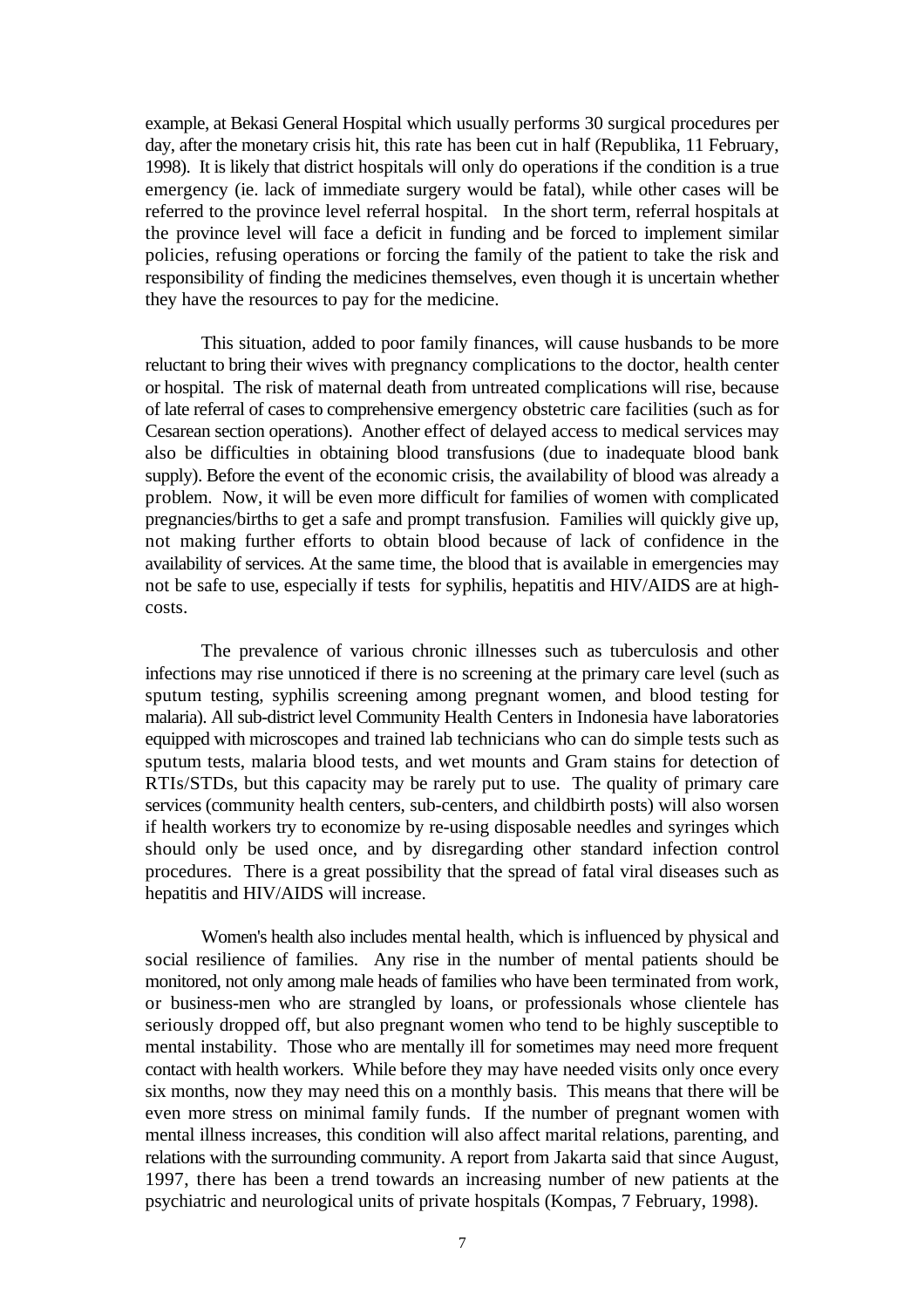#### **Communities and the Government**

Planning for interventions for all of the health impacts mentioned above is the responsibility of the government. This does not only mean the Ministry of Health (MOH), but should be through a systematic effort at inter-sectoral cooperation among many departments. Data and information from the local recording and reporting system should be monitored by health planners at the province, district and sub-district levels. New reports must be analyzed and summarized for use in planning intervention steps which are appropriate to the local needs and risks. Thoroughness in the gathering, processing and presentation of data requires skills which are not yet generally available in most provinces. Nevertheless, at the end of the fiscal year 1998 (April 1999) and the end of the fiscal year 1999 (April 2000) there must be an analysis of the trends in rates of morbidity and mortality in women, as well as the results of any interventions that were applied. Since the formal estimation of maternal mortality rates is difficult, recorded case fatality rates from hemorrhage, sepsis, and eclampsia (the three classic causes of maternal death) may reflect the quality of basic and comprehensive emergency obstetric services available as well as the usage of the referral mechanism. The neonatal mortality rate (infant deaths within 28 days after birth) usually also rises along with the increasing risk of maternal mortality. At the district and sub-district levels, the risk of maternal mortality from maternal causes can be estimated by use of a simple "multiple probability" model which looks at the usage rates of ANC services, first visit (K1) and fourth visit (K4), birth assistance by a trained health personnel, and the case fatality rates from hemorrhage, eclampsia, sepsis and obstructed labour, which has been developed and tested by the University of Indonesia's Center for Health Research in collaboration with the MOH (1997/98). The source of community-based data can be the Family Welfare Registration of the NFPCB (or BKKBN), high risk pregnancy mapping and referrals recorded by the volunteers of the *Dasa Wisma Program* of the local Family Welfare Movement (PKK), or by a rapid survey method using data from the Local Area Monitoring obtained from the village midwives responsible for this data. Based on these results, the weakest area will be apparent, ie. which programs need additional specific interventions or subsidies of basic services, or referral assistance.

 Based on local evaluation of the health and nutritional status of women at the provincial, district and sub-district levels, more effective IEC materials, appropriate for local culture and conditions, should be delivered in ways that are respectful and empathetic. Special messages must be developed about the needs of girl children and female adolescents for nutritious foods, high in protein and iron, especially in their pre-pubescent and reproductive years. Family awareness about balanced diet (containing iron, folic acid, calcium, iodine and vitamin A) must also be upgraded. Men should be given messages about family planning, STD prevention and treatment, and responsible sexual behaviour. They can be encouraged to take part in child care, especially if the wives must work outside their house.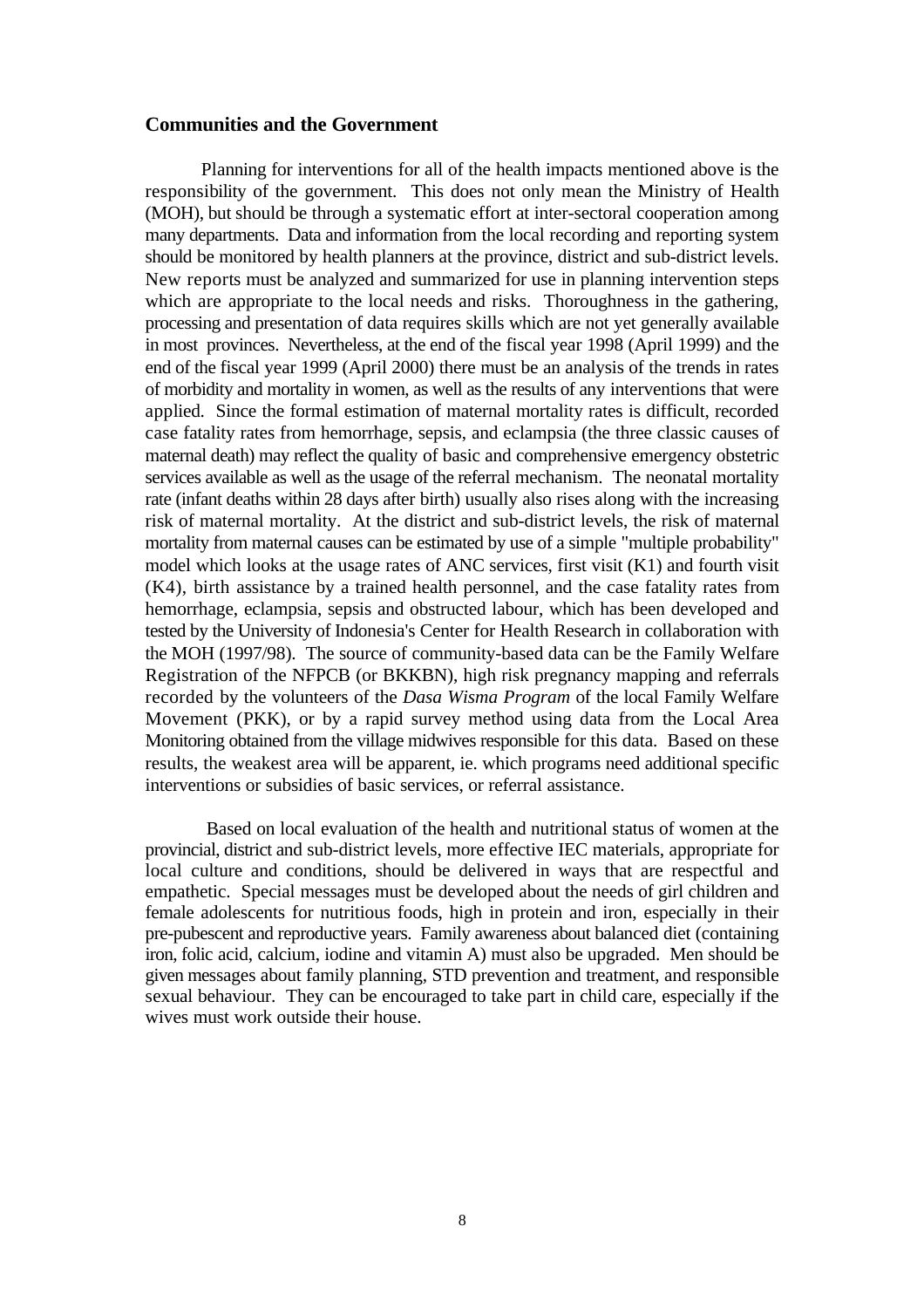#### **Conclusions and Recommendations**

The problems of women's health and nutrition are closely related to the results of the handling of the monetary crisis and natural disasters by the government. Rough estimates indicate that up to early May 1998 (2 months after the March 11 presidential election and the new cabinet establishment) there will be no law enforcement or firm regulations implemented to rectify the economic situation after the effects of the crisis and environmental disasters. The extent of the effects will probably be assessed by the new Cabinet in June, 1998. Planning and implementation of relevant intervention programs will take at least 3 to 6 months, so at the earliest, by January 1999, we might expect some concrete and systematic intervention. Meanwhile, the government budget is already at an enormous deficit, because even if the Rupiah regained strength and the dollar fell to about Rp6,000, the government budget would still have to be 100% more than the value in April, 1997 (last year).

In the economic reform packet, the government must create a form of social safety net for the poor, which includes public health programs. Until the end of 1998 there will be more businesses down-sizing, millions of workers threatened with unemployment and, along with their families, falling below the poverty line. The buying power in the community will fall drastically and consumption of 2100 calories per capita per day cannot be guaranteed. Housing will also be a problem, because the cost of rentals or owners installment payments will rise, not accompanied by increasing wages but rather by the reduction in daily food consumption. Public transportation costs will also rise if the price of petrol goes up in the near future (as recommended by the International Monetary Funds). The clear conclusion is that the majority of the community will face the threat of malnutrition, homelessness and lack of health care, which are the basic human needs. Motivation to fulfill other needs, such as education and better jobs, will therefore be lower.

Economic recovery cannot not be formulated only on paper but must involve the participation and support of the community. Efforts must be directed at subsidies to increase the availability of food, to bring medicines into an affordable price range, to create jobs for the unemployed, to protect the environment and provide care for the elderly. This requires innovative and creative planning of interventions, keeping in mind that the Government National Expenditure Budget (APBN) and the Regional Expenditure Budget (APBD) are much tighter for the coming Seventh Five Year Development Plan. Enforcement of legal protection for women workers needs to be increased so that women workers are no longer viewed as objects, but as potential contributors in development within the framework of taking maximum advantage of human resources assets for development. Active participation from the private sector must be encouraged or mandated, including provision of food and basic health services.

Community participation can be in the form of a sense of solidarity among those who have been victims of the economic crisis and natural disasters. In the Safe Motherhood effort, for example, *gotong royong* (mandatory community collaborative work) can take the form of sharing of vehicles (pooled transportation), where neighborhood groups list down owners of vehicles which can be used if and when a pregnant woman needs to be referred to the hospital. The feeling of solidarity can also be created by fund-raising efforts or by putting aside handfuls of rice each month and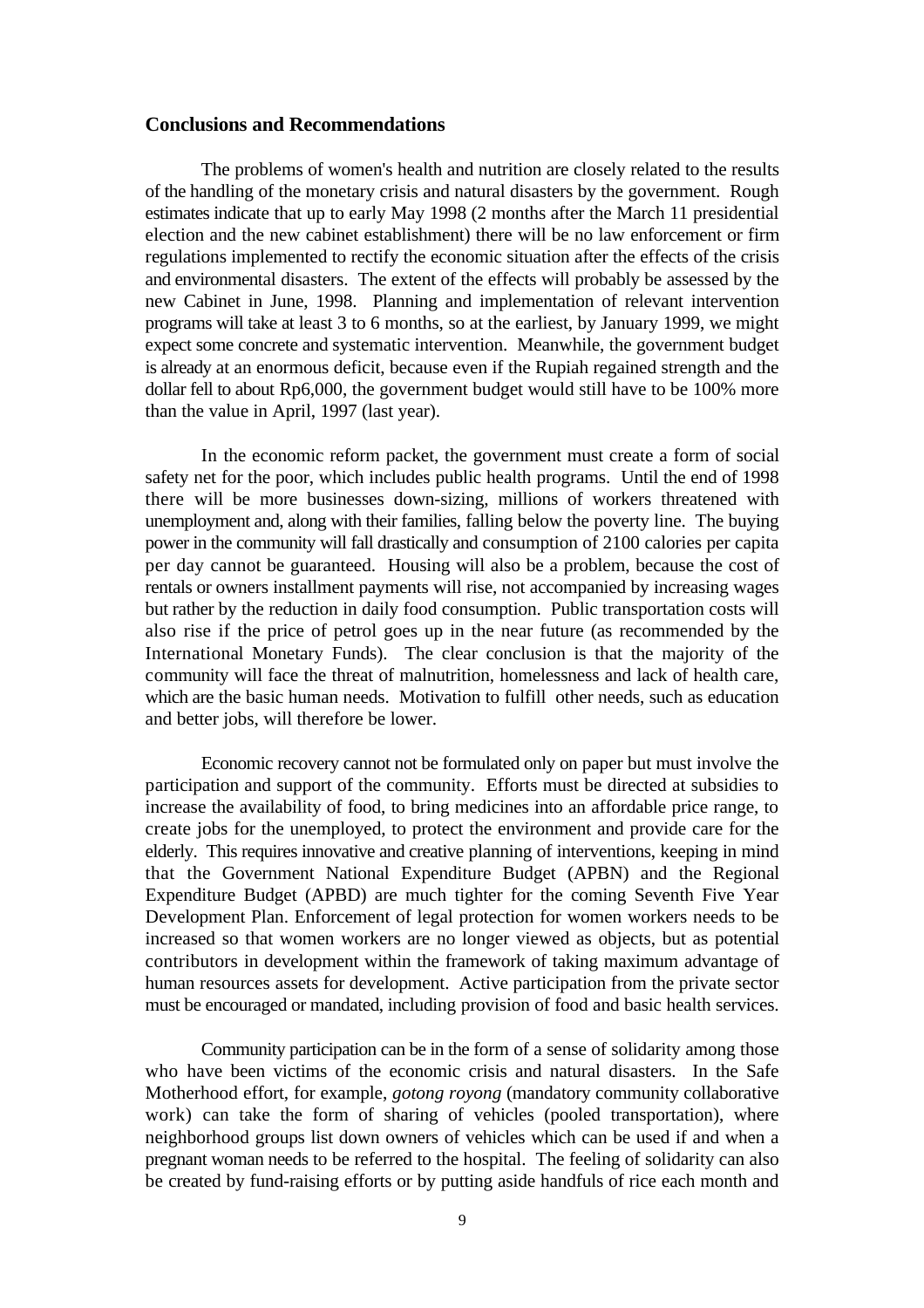then gathering it all together via the *Dasa Wisma* system, or by the preparation of a Mother Friendly Waiting Home as a transit point for pregnant women whose homes are too far from the main road but who are not yet ready to go to the hospital. Also there should be awareness-raising among families about starting to save up money from the first month of pregnancy, or activating a Community Health Managed Care (*Jaminan Pelayanan Kesehatan Masyarakat or JPKM*) system for assuring the provision of supplies, equipment and medications, including a solution to the difficulties of paying for health services and hospitals. The provincial government should provide subsidies to the district public hospital (emergency and obstetric wards) and set up a mechanism to facilitate pregnant women who lack the resources to pay for health care with "a letter of incapable to pay" so that they are granted free services at the hospital in the event that they should need emergency care or surgery. If these measures are not put into action, the acceleration of maternal mortality reduction will be severely challenged. Now is the time for "community health managed care" programs to be implemented throughout Indonesia, given the increasing cost of living, the price of medicine and health care supplies. These programs will enable community members to seek routine health check-ups, especially in rural communities, which many do not yet have access to formal health care (Kompas, 7 February, 1998).

Epidemiological data from chronic diseases such as malaria, which destroys red blood cells, tuberculosis, and parasitic infections like worms and dysentery (passing blood in the stool), which exacerbated the problem of anemia need to get attention too. There must be an intensive campaign about foods which are rich of iron, vitamin A and vitamin C, (such as tomatoes, citrus fruits, and green leafy vegetables), and stronger promotion and provision of iron tablets. Consumption of iodine by use of iodized salt needs to be intensified, especially in regions with high levels of iodine deficiency disorder. Fortification of kitchen salt with iodine must be mandated if the government can no longer provide free iodized oil by mouth or by injection.

Information and education needs to be aimed at inexpensive but effective interventions. For example, knowledge among women about how to cook food to increase iron consumption is still low. Cooking with iron pots, then adding tomato or lime juice to the cooking can dissolve and make some of the iron from the pot go into the food. Besides this, there is other simple method, such as adding an iron nail to the cooking (boiling) of food. There is also a need for simple messages about not to drink tea or coffee during or right after a meal because this can reduce the absorption of iron from the food.

Government policy for improving the health status of women workers and the equality of the female workforce should be directed at two key issues: 1) equal treatment of male and female workers; and 2) enforcement of regulations requiring businesses to provide special facilities for women workers (YLKI and Ford Foundation, 1997).

The issue of standard medicine price agreement is rarely complained by patients. However, with the drastic rise of drug prices as a result of the monetary crisis it can be expected that the community has begun to feel the direct effects. Generic medicines (with the generic logo) are said to be available, but this does not extend to antibiotics and other essentials which are produced in Indonesia, such as: ciprofloxacin,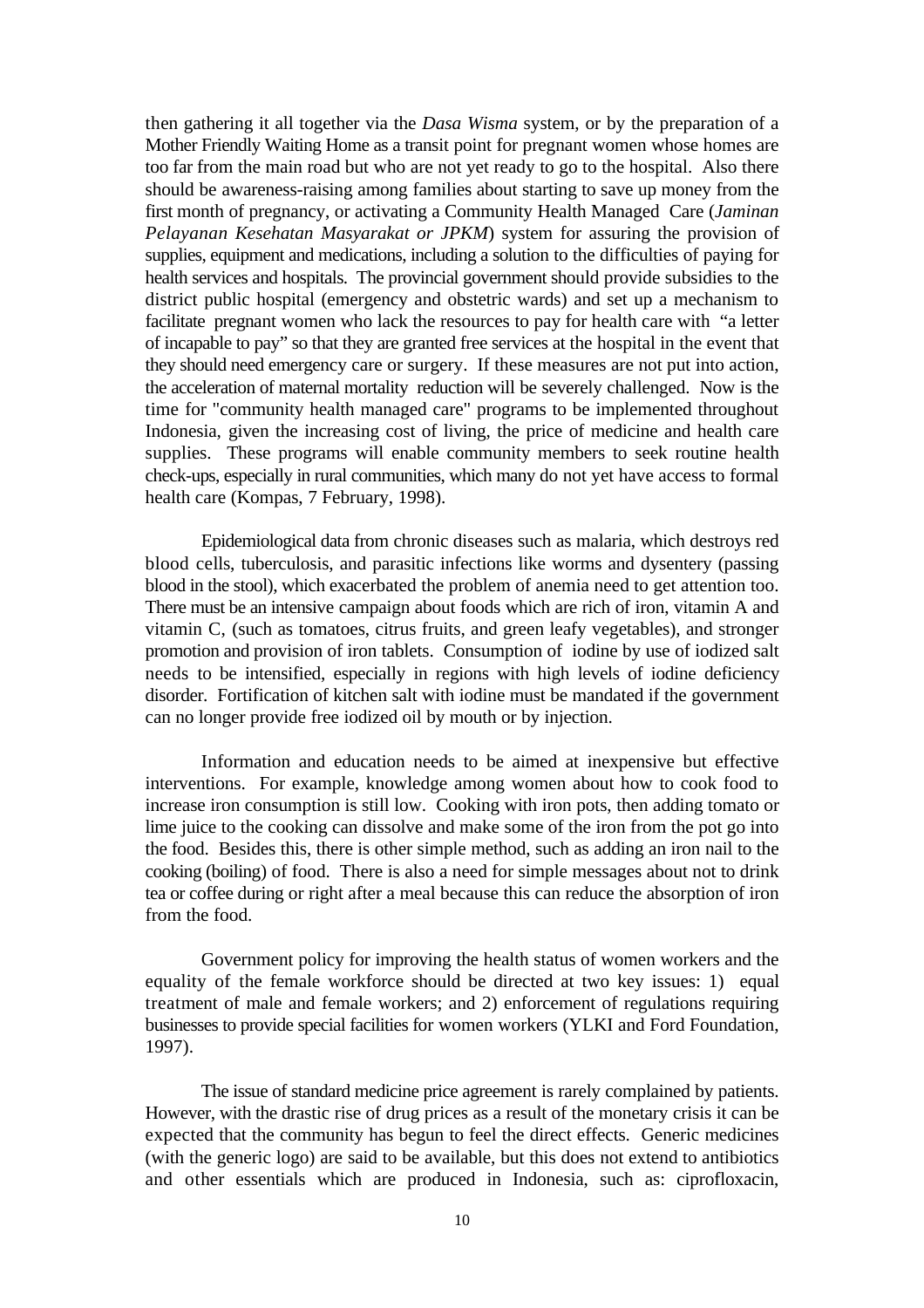tiamphenicol, captopril, natrium dyclophenate, mefenamic acid, oral acyclovir and others. The local/provincial government needs to apply maximum retail prices to a variety of medications and disseminate this information to the community by publication of a book on Drug Price Information. The industrial pharmaceutical sector must list the drug prices in the packages or in books like "Specialty Drug Information Indonesia" (known as ISO) and the "Indonesia Index Medical Specialty" (IIMS), and these must be kept up to date. Currently, the prices in these two books are sometimes out of date, because the length of time it takes to publish them, while prices may have already risen in the meantime.

In closing, the above rapid evaluation of the effects of the monetary crisis and natural disasters on women's health and nutrition above have been made for the short-term, keeping in mind that there is not yet enough data to compile long-term estimates. The political and social situation between March and June 1998 may worsen or accelerate the efforts at economic reform in Indonesia. Certainly, this assessment will need to be repeated in the near future.